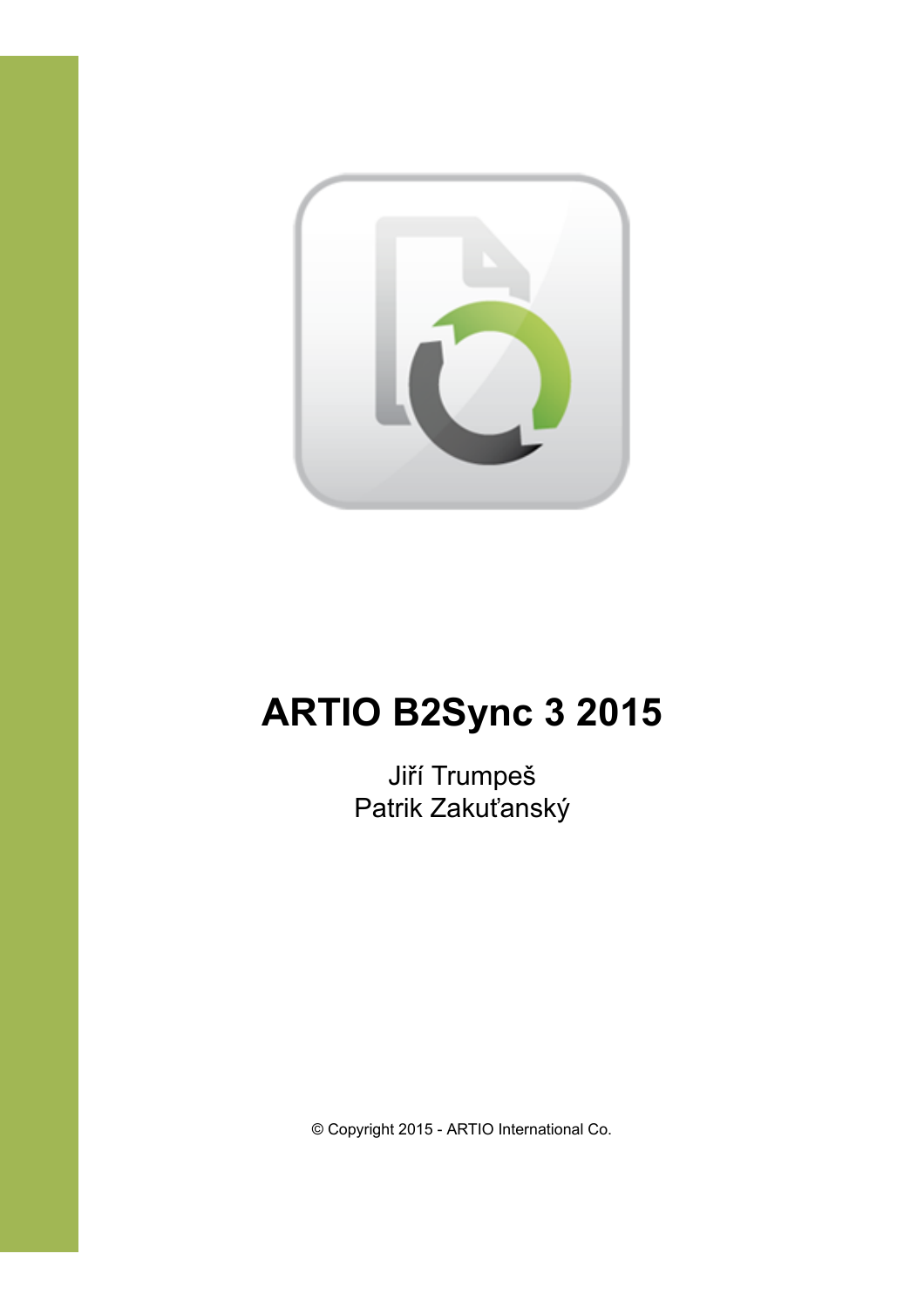#### **B2Sync**

ARTIO

Publication date: 28.5.2015 Version: 3.0.0

#### **Abstract**

ARTIO B2Sync (dále jen B2S) je komponenta pro redakční systém Joomla, která propojuje elektronický obchod Virtuemart (dále jen VM) s účetními systémy Pohoda a Money S3 (dále jen účta). Propojení je automatizované nebo manuální. Automatizované propojení je popsáno ve zvláštních dokumentech pro každý účetní systém. V tomto dokumentu je popsáno nastavení ručního přenosu. Dokumentace je vhodná pro verzi 2.2.0 a vyšší.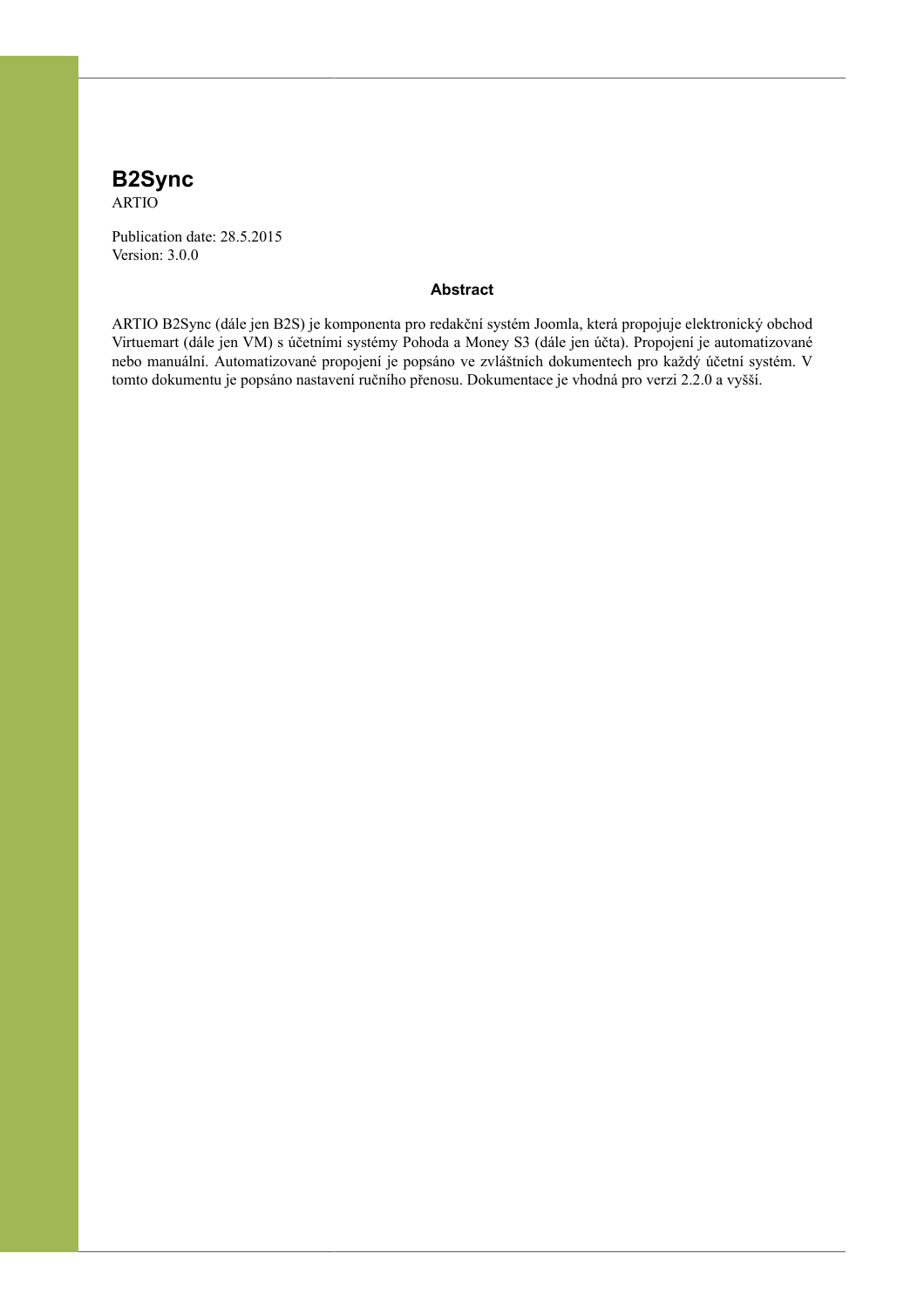## **Table of Contents**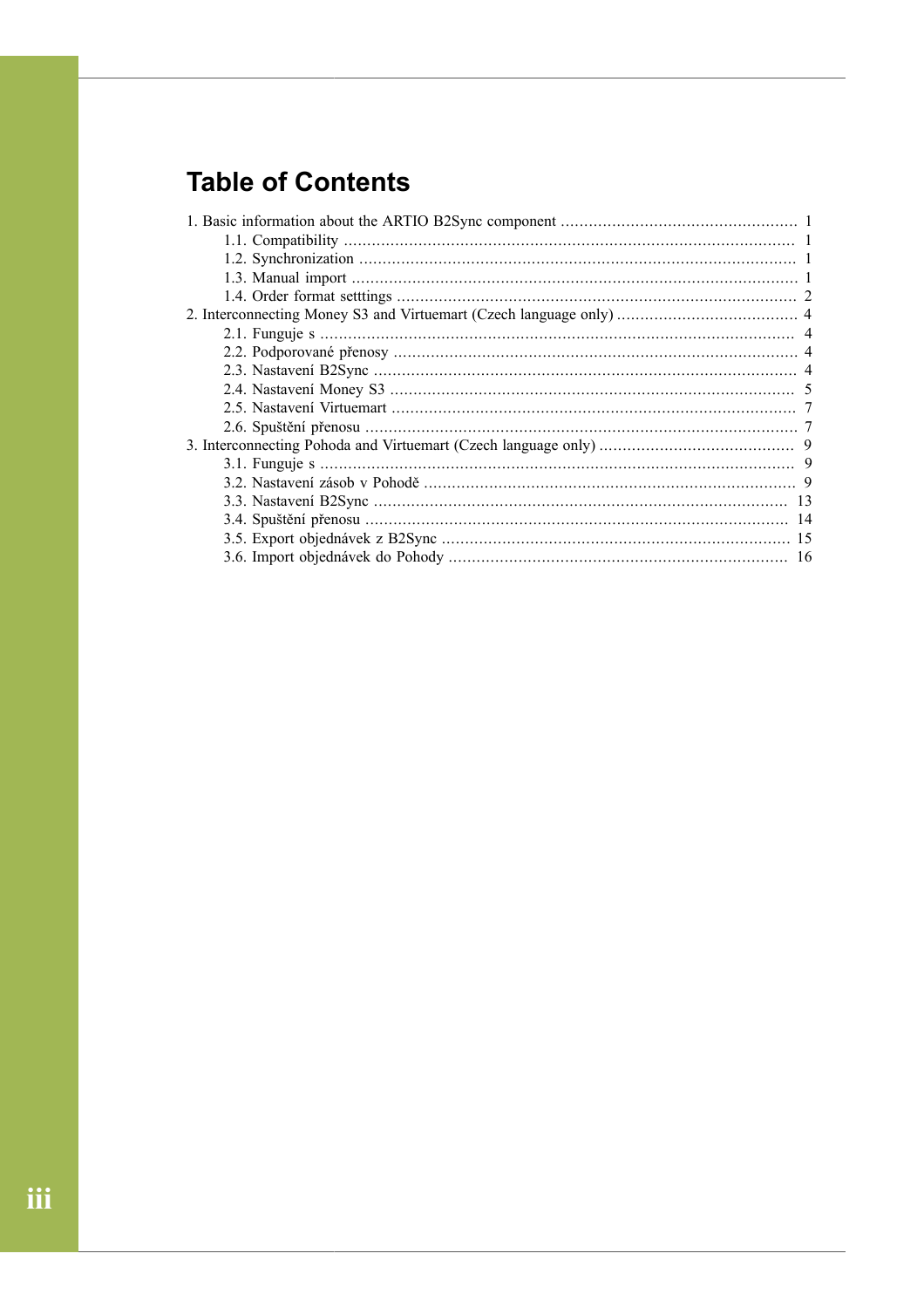# <span id="page-3-0"></span>**Chapter 1. Basic information about the ARTIO B2Sync component**

**ARTIO B2Sync (B2S)** is a Joomla! tool that enables bridging VirtueMart e-store component with popular accounting systems **Pohoda and Money S3**. The integration can be automated or manual. The automated integration is described in a special documents for each accounting system. This document describes only manual synchronization. The documentation is helpful for Joomla!CMS version 2.2.0 or newer.

### <span id="page-3-1"></span>**1.1. Compatibility**

• Pohoda, Money S3, Joomla 2.5.x, Joomla 3.4.x, Virtuemart 2.0.x, Virtuemart 2.6.x, Virtuemart 3.0.x

### <span id="page-3-2"></span>**1.2. Synchronization**

- go to the administration B2S on the tab **Export dat**.
- select **Výstupní systém** according to your accounting system in the section **Mezi systémy**.
- go to the **Časový interval** and select from-to. Will be exported only orders created in this time period.
- You can also enter ID **specific orders**. In this case time period does not take in account.
- In section **Exportovat** select order status to export (usually Pending). List of status is loaded dynamically from VM settings.
- In the last section **Exportovat jako** is necessary to select on what kind of billing will be order transffered in the accounting.
- Export complete by clicking on the Export button on the main control panel
- If there are found any orders for certain criteria, component will offer XML file to download, which you have to save on your disk and then manually import it.

#### <span id="page-3-3"></span>**1.3. Manual import**

#### **1.3.1. Pohoda**

- Open Soubor Datová komunikace XML import/**export**
- Select XML type to processing: select file
- **Vstupní složka** or **Soubor**: Enter the path to the file from B2S
- Click **Další** and **Dokončit**.

#### **1.3.2. Money S3**

• In the Obchod section, select the type of billing that you want to import.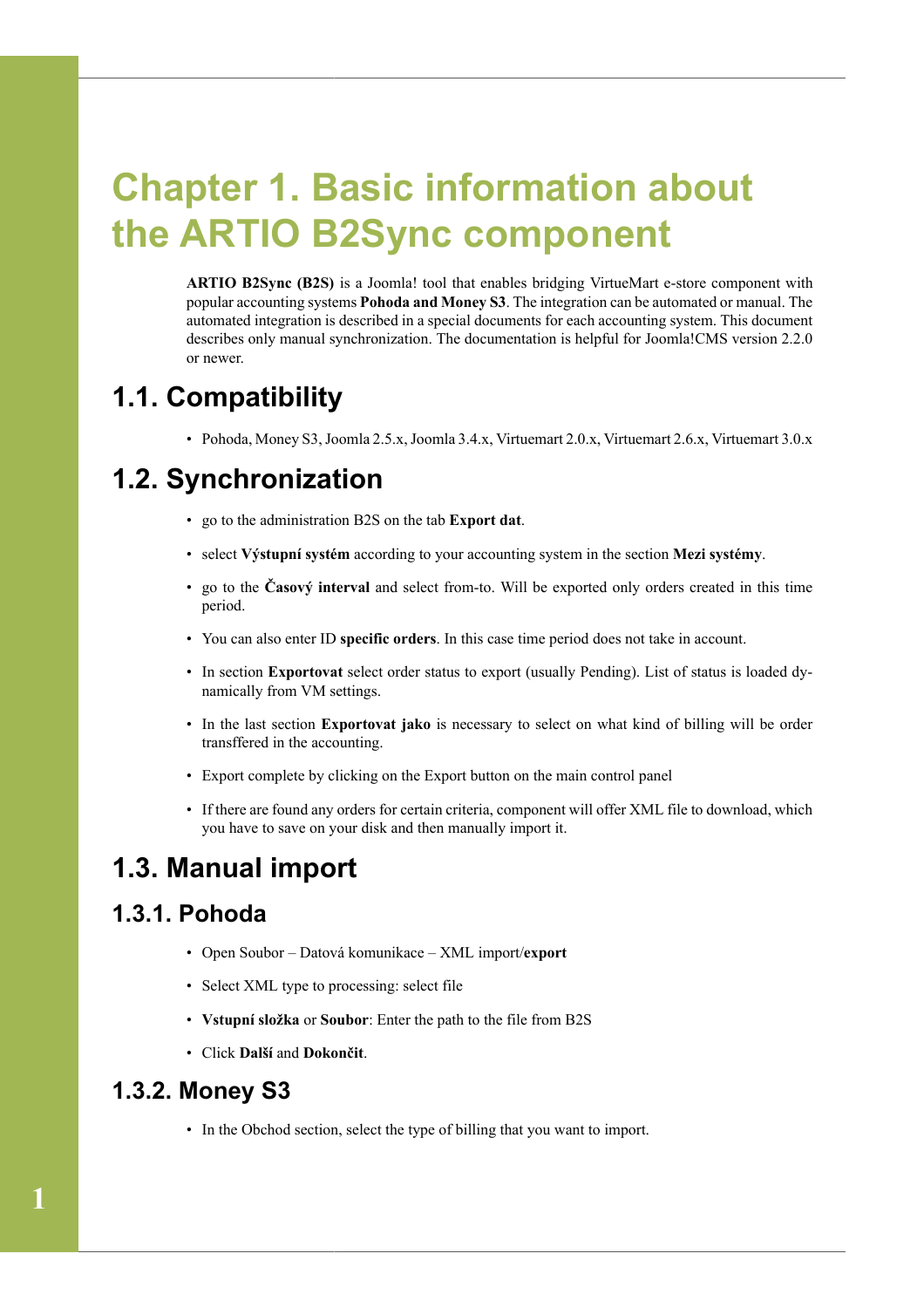- In the Control Panel, select the **XML přenosy / Import of XML**.
- Select the synchronization settings and click on Next to continue.
- As the input XML file, select the B2S and click on Finish.

#### <span id="page-4-0"></span>**1.4. Order format setttings**

(for manual and automated synchronization)

go to the **Hlavní nastavení** in administration B2S

#### **1.4.1. Section B2Sync**

Set License number as Download ID that you received with your order when you bought B2S. License number is required for launching automatic updates.

#### **1.4.2. Section Joomla! Virtuemart**

#### • **COM\_B2SYNC\_MANUAL\_STOCK\_IMPORT**

- Tax number
- VAT ID is not used
- nationality when you are trading in more countries enter nationality your trade in order to recognize addresses by domestic and foreign order. Code of nationality should be in the format that is used in VM
- **Payment**
	- **Constant symbol** enter constant symbol that B2S inserts into invoices
	- **Type Currency** select if you are trading in domestic or foreign currency
- **VAT**
	- The standard rate, reduced rate, 3rd rate setting is used to identify what VAT rate has order, because VM does not save this information. Insert only numeric value without%.
	- Fixed VAT if the VM does not work with VAT, B2S may insert information about the VAT in to the exported invoices. It is necessary to select which rate do you want to insert.
	- VAT ID, Tax number select the columns in the database where may be shown VAT ID and Tax number. This may vary depending on the VM settings.

#### • **Accounting**

- Account assignment code that B2S inserts into invoices
- Numerical series (ID) must be set in Pohoda. Determining value can be problematic because it is an internal value that Pohoda never display. The simplest solution is to create an invoice with numbering and then make an export in XML. The XML ID value is in the brand  $\langle \text{typ:id} \rangle$ .
- Number series (prefix) prefix value, which B2S inserts into the invoices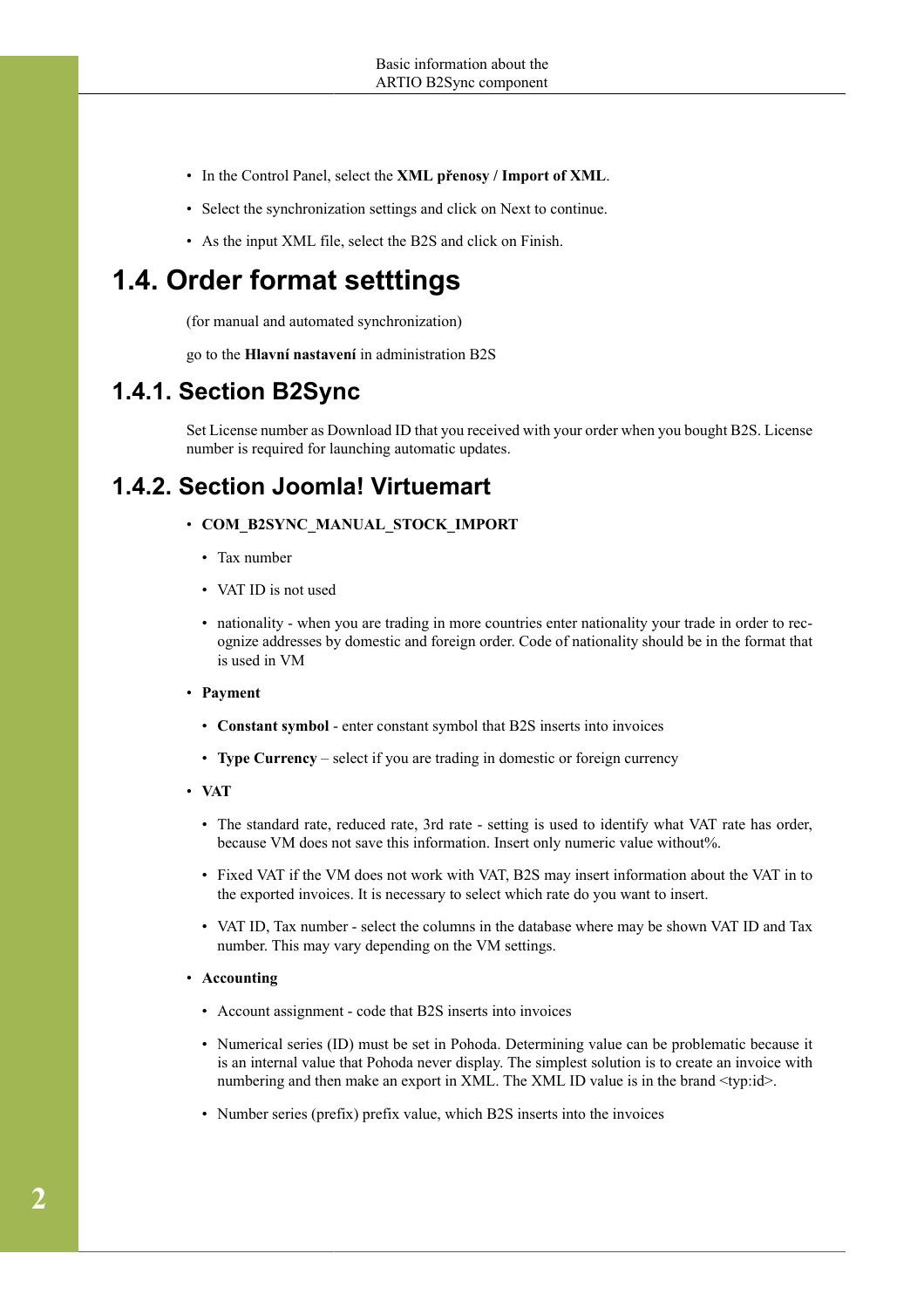- Code for home buyers, code for customers in the EU, code for customers outside the EU VAT structure, which B2S inserts into the invoices, B2S selects the one from structure address in the order. Only for Pohoda.
- Bank code (only Money S3) uniform structure of VAT for Money S3.
- **Texts**
	- Order properties are transferred to the invoice items. Names settings:
		- **Text items for payment**  the item name for payment fee
		- **Text items shipping** the item name for the shipping fee
		- **Text items discount** the item name for discount
	- The main note is added at the end of the note to each item of all invoices
	- Note to entrepreneurs outside the EU, Note for non-business outside EU, Note for private individuals, Note for domestic entrepreneurs - B2Sync automatically detects accordting address the type of customer and select one of notes. It is added at the beginning of the note invoice items.
	- Default note text invoice (global note) used in export, invoice is received / issued.
	- Default note text order (global note) used in export, Order received / issued
- **Output format**
	- **Format name of the customer** to select from two formats that suits you best
	- **Customer name as the name of the company** is required to check in Money S3, we also recommend it for Pohoda.
	- **Use order number as a variable symbol** turning automatic generationg off variable symbol
	- **Payment methods** convert the code saved in the order in VM to format suitable for accounting. Format: code | Name | Account. The code is used in VM. Name and Account will be transferred to the accounting.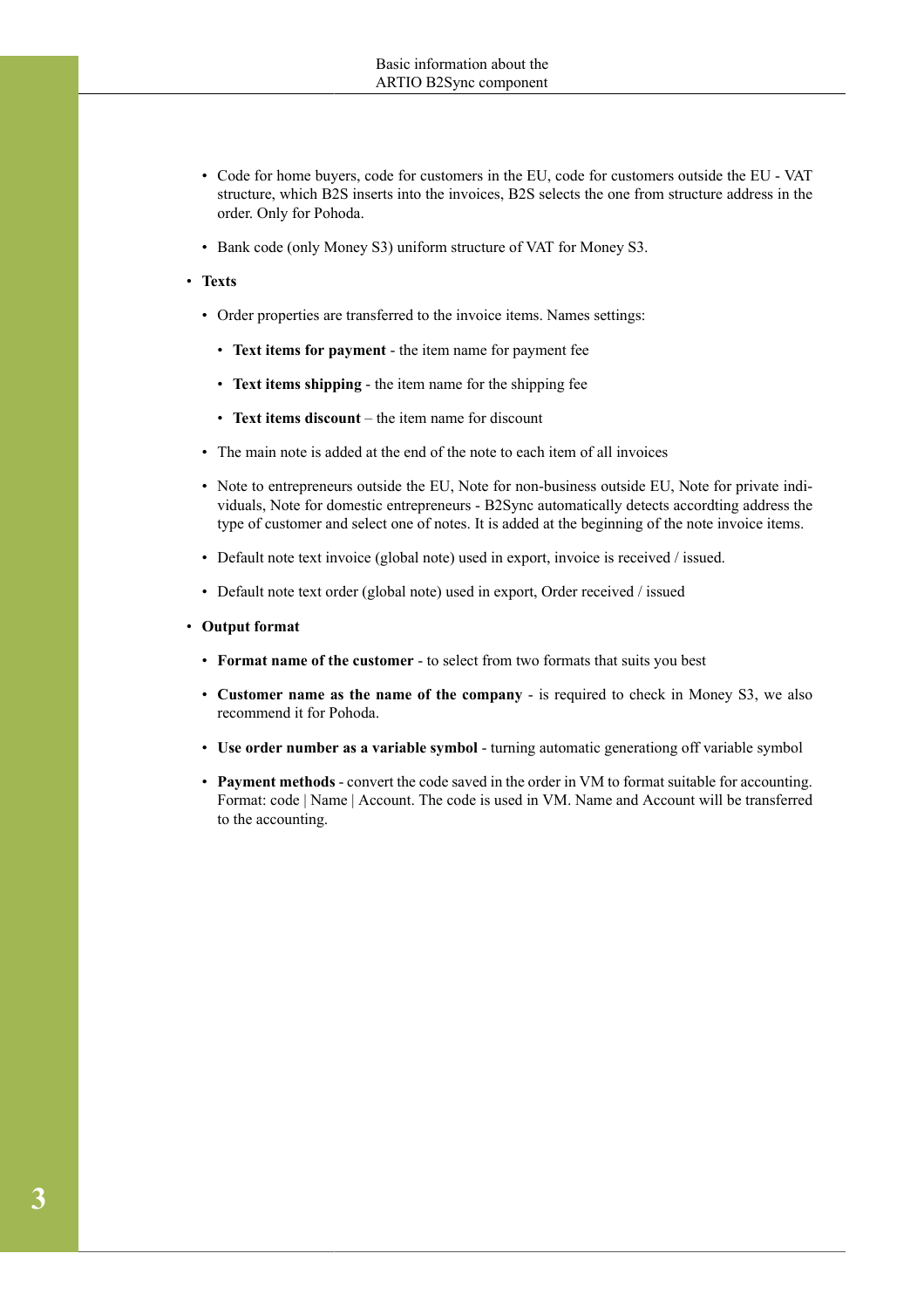# <span id="page-6-0"></span>**Chapter 2. Interconnecting Money S3 and Virtuemart (Czech language only)**

### <span id="page-6-1"></span>**2.1. Funguje s**

- Joomla 2.5.11 nebo Joomla 1.5.26
- ARTIO B2Sync 2.2.0
- Virtuemart 2.0.20 nebo 1.1.9

#### <span id="page-6-2"></span>**2.2. Podporované přenosy**

- přenos zásob S3 –> VM
- přenos objednávek VM –> S3 (pokud byly zásoby ve Virtuemartu vytvořeny přenosem z S3, tak se automaticky snižuje stav zásob v S3)
- přenos stavu objednávky S3 –> VM (objednávky vyřízené v S3 se ve VM nastaví jako confirmed)

#### <span id="page-6-3"></span>**2.3. Nastavení B2Sync**

- je nutno nastavit adresáře, do kterých S3 přes FTP kopíruje XML soubory a obrázky. Do těchto adresářů rovněž B2Sync ukládá XML soubory při přenosu objednávek do S3.
- dále nastavte měnu a jazyk pro produkty a jejich ceny přenášené do VM.
- můžete nastavit také obrázky, které se použijí pro produkty, které jsou/nejsou na skladě.
- pro export objednávek z VM do S3 nastavte typ přenosu (nejčastěji objednávka přijatá) a stav objednávek pro export (nejčastěji pending).

| ▼ Automatické přenosy             |                                                                                                                                                                     |
|-----------------------------------|---------------------------------------------------------------------------------------------------------------------------------------------------------------------|
|                                   | Přenos Zásoby a Stav Objednávky Money S3 - Virtuemart (URL spouští E-shop konektor v S3)                                                                            |
|                                   | http://j2510.jt/b2sync.export.php<br>Za toto URL S3 připojí parametr ExpOPName (název XML souboru s objednávkami uložený na FTP) a ExpZasobyName (XML se zásobami). |
|                                   | Přenos Objednávky Virtuemart - Money S3 (URL spouští E-shop konektor v S3)<br>http://j2510.jt/b2sync.import.php                                                     |
|                                   |                                                                                                                                                                     |
| Typ přenosu do S3                 | $\mathbf{r}$<br>Vydané faktury                                                                                                                                      |
| Do S3 prenést pouze<br>objednávky | Pending                                                                                                                                                             |
| Adresář XML zásoby                | /home/jitr/Projects/J2510/money/local                                                                                                                               |
| Adresář XML objednávky            | /home/iitr/Proiects/J2510/money/local                                                                                                                               |
| Adresář obrázky zásoby            | /home/iitr/Projects/J2510/money/obr                                                                                                                                 |
| Obrázek není na skladě            | not available.gif   Not Available<br>*****                                                                                                                          |
| Obrázek je na skladě.             | ¶ On Order<br>on-order.gif<br>*****                                                                                                                                 |
| Měna                              | $\overline{\phantom{a}}$<br>Euro (EUR)                                                                                                                              |
| Jazyk importu                     | English (United Kingdom)                                                                                                                                            |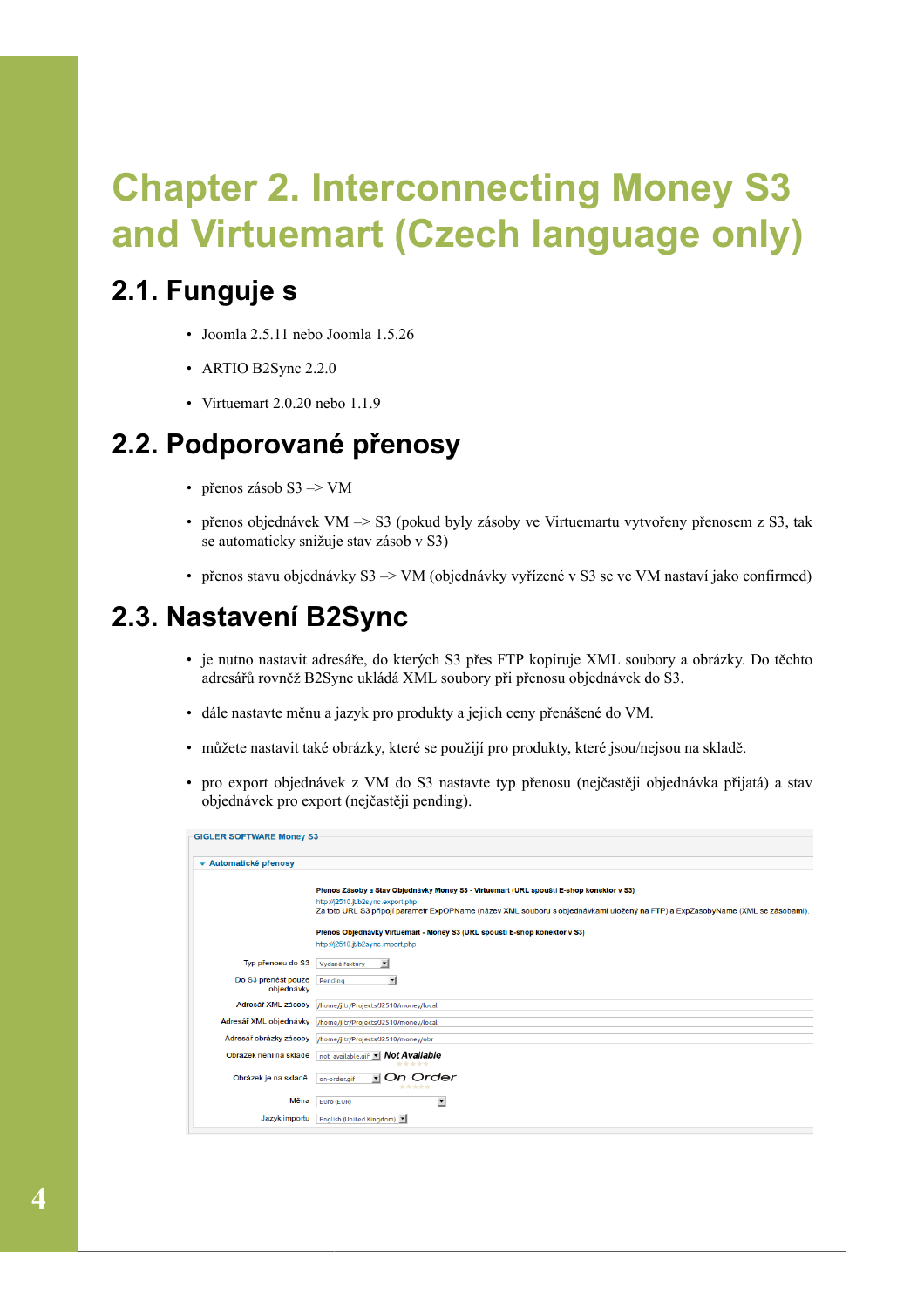# <span id="page-7-0"></span>**2.4. Nastavení Money S3**

• musí být nainstalován e-shop konektor



- nastavte obchodování na internetu
- aktivujte e-shop konektor

| <b>Obecné</b> | <b>Adresář</b>      | Objednávky Soubory                                         |                                 |                                                     |
|---------------|---------------------|------------------------------------------------------------|---------------------------------|-----------------------------------------------------|
|               | Typ obchodního domu | ie E-shq konektor Výchoz<br>O Bez obchodování na internetu | Název obchodu<br>Wýchozí obchod |                                                     |
|               |                     |                                                            | Další typy obchodů              |                                                     |
|               |                     |                                                            |                                 |                                                     |
| modře         |                     |                                                            |                                 | Na skladové kartě zvýrazňovat položky pro obchod na |
|               | Jméno souboru :     | Průběžně ukládat stav obchodu do souboru                   |                                 |                                                     |
|               |                     |                                                            |                                 |                                                     |

• nastavte vzdálenou aplikaci, což je Joomla s nainstalovanými Virtuemart a B2Sync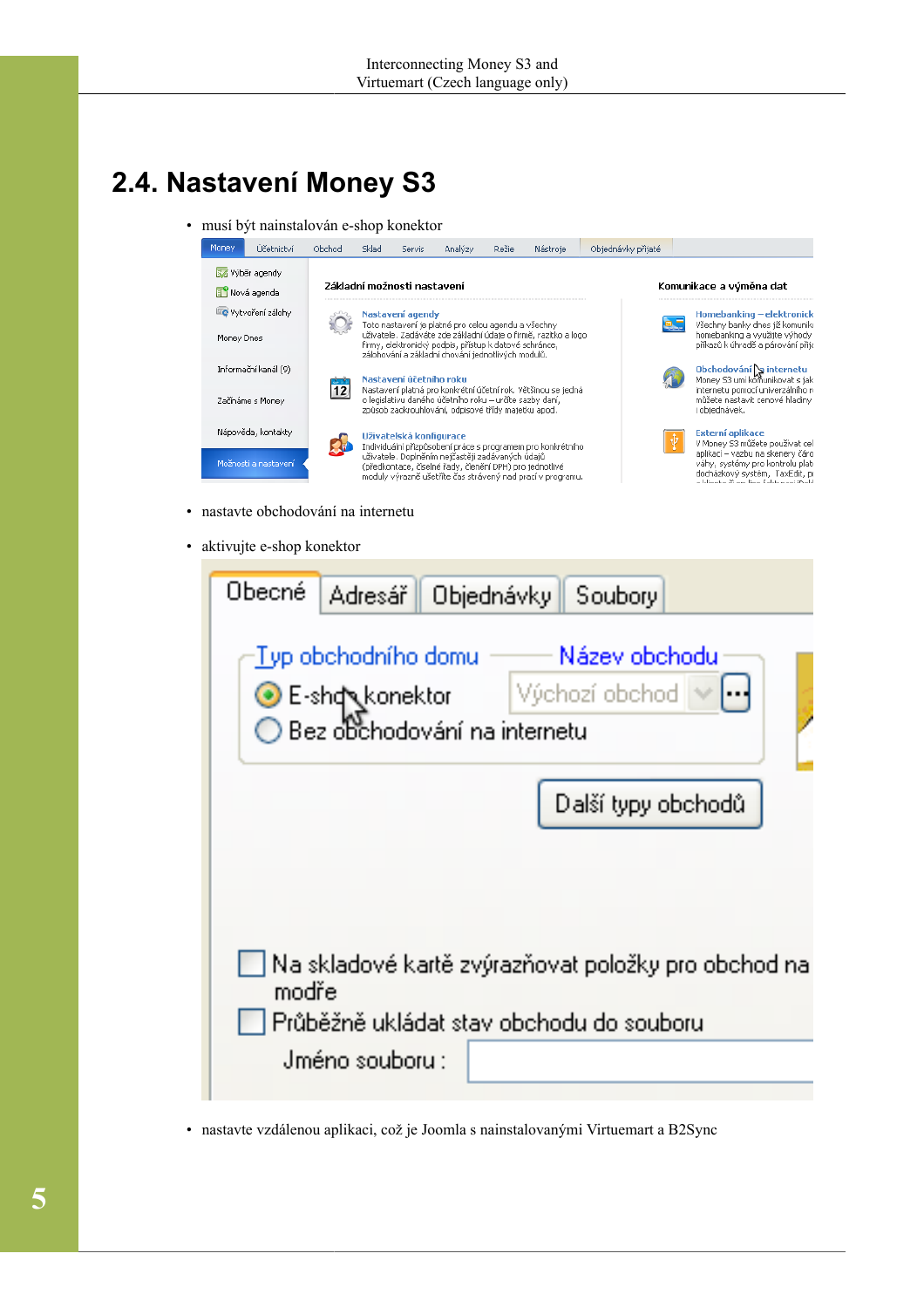• nastavte také FTP připojení na server, na kterém je nainstalována Joomla. Stejné adresáře, do kterých zapisuje Money S3 XML a obrázky jste nastavili v B2Sync v předchozím kroku.

|                                                     | Nastavení obchodování na internetu                                                                                                                                                                                                                                                                                                                                                                                                                                                                                   |  |
|-----------------------------------------------------|----------------------------------------------------------------------------------------------------------------------------------------------------------------------------------------------------------------------------------------------------------------------------------------------------------------------------------------------------------------------------------------------------------------------------------------------------------------------------------------------------------------------|--|
| ⊘oκ<br>$\bigoplus$ Zpět $\bigoplus$                 |                                                                                                                                                                                                                                                                                                                                                                                                                                                                                                                      |  |
| obchodování na internetu.                           | Tato karta slouží k nastavení formy komunikace s internetovým obchodem.<br>Největší možnosti dává volba E-shop konektor (přídavný modul), kterou ke<br>komunikaci využívá většina moderních řešení internetových obchodů. Při volbě<br>tohoto typu máte možnost definovat více el, obchodů a jejich názvy.<br>V případě, že ještě internetový obchod neprovozujete, zatrhněte volbu Bez                                                                                                                              |  |
| Obecné<br>Adresář                                   | Soubory<br>Objednávky                                                                                                                                                                                                                                                                                                                                                                                                                                                                                                |  |
| adresářích (viz Nápověda).<br>Nastavení FTP serveru | V této záložce nastavujete složky (adresáře) pro exportované a importované.<br>soubory. Můžete zvolit lokální/síťové složky nebo složky vzdáleného FTP.<br>serveru. Nastavení adresářů je povinné.<br>Upozornění: Importní soubory se po provedení importu v daném adresáři<br>mažou. Všechny importní a exportní XML soubory se archivují v systémových.<br>◯ Používat lokální nebo síťové složky<br>⊙ Používat složky FTP serveru<br>Komprimovat importní a exportní soubory (zip)<br>Nastavení vzdálené aplikace. |  |
|                                                     | Použít vzdálenou aplikaci pro                                                                                                                                                                                                                                                                                                                                                                                                                                                                                        |  |
| $\triangleright$ Export                             | http://www.vase-domena/b2sync.export.php                                                                                                                                                                                                                                                                                                                                                                                                                                                                             |  |
| $\boxed{\checkmark}$ Import                         | http://www.vase-domena <mark>/b2sync.import.php</mark>                                                                                                                                                                                                                                                                                                                                                                                                                                                               |  |
|                                                     | Zadejte názvy (s kvalifikovanou cestou) vzdálených aplikací pro export na<br>FTP server (bude volána po provedení exportu) a pro import z FTP serveru.<br>(bude zavolána před provedením importu). Aplikace musí vracet po svém<br>skončení validní návratové hodnoty.<br>Podrobnosti jsou uvedeny v Nápovědě.                                                                                                                                                                                                       |  |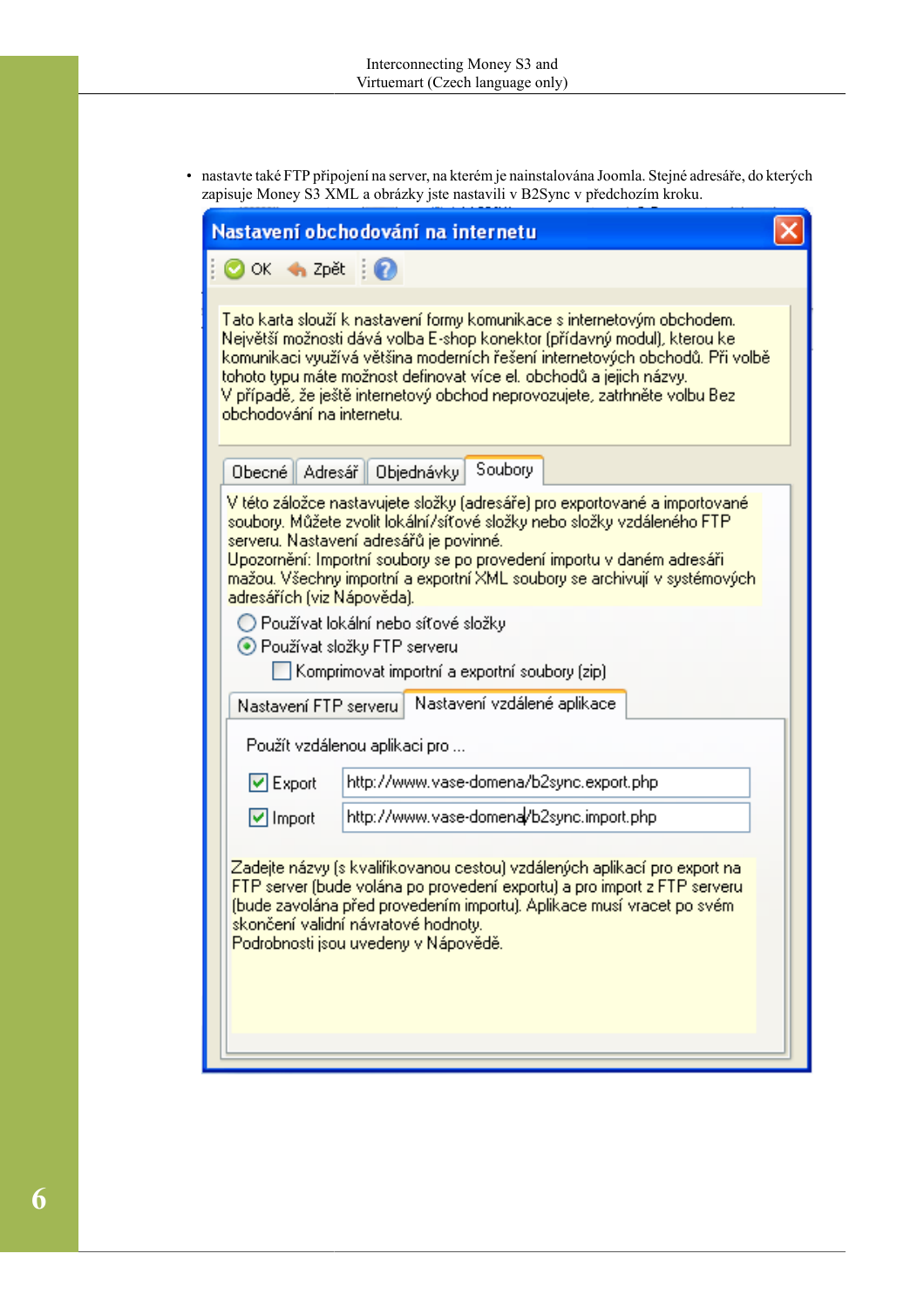# <span id="page-9-0"></span>**2.5. Nastavení Virtuemart**

• Ve Virtuemartu musejí být předpřipraveny sazby DPH a slevy, které se přenášejí spolu s produkty.

| <b>Name</b>    |  | Description Ordering Type of Arithmetic Operation Math Operation |       | <b>Value</b> |
|----------------|--|------------------------------------------------------------------|-------|--------------|
| <b>TAX 20%</b> |  | Tax                                                              | $+$ % | 20,0000      |
| Discount 10%   |  | <b>DBTax</b>                                                     | $-$ % | 10,0000      |

# <span id="page-9-1"></span>**2.6. Spuštění přenosu**

Hlavní menu Money S3/Nástroje/Obchodování na internetu



Vyberte položky přenosu a klikněte na dokončit.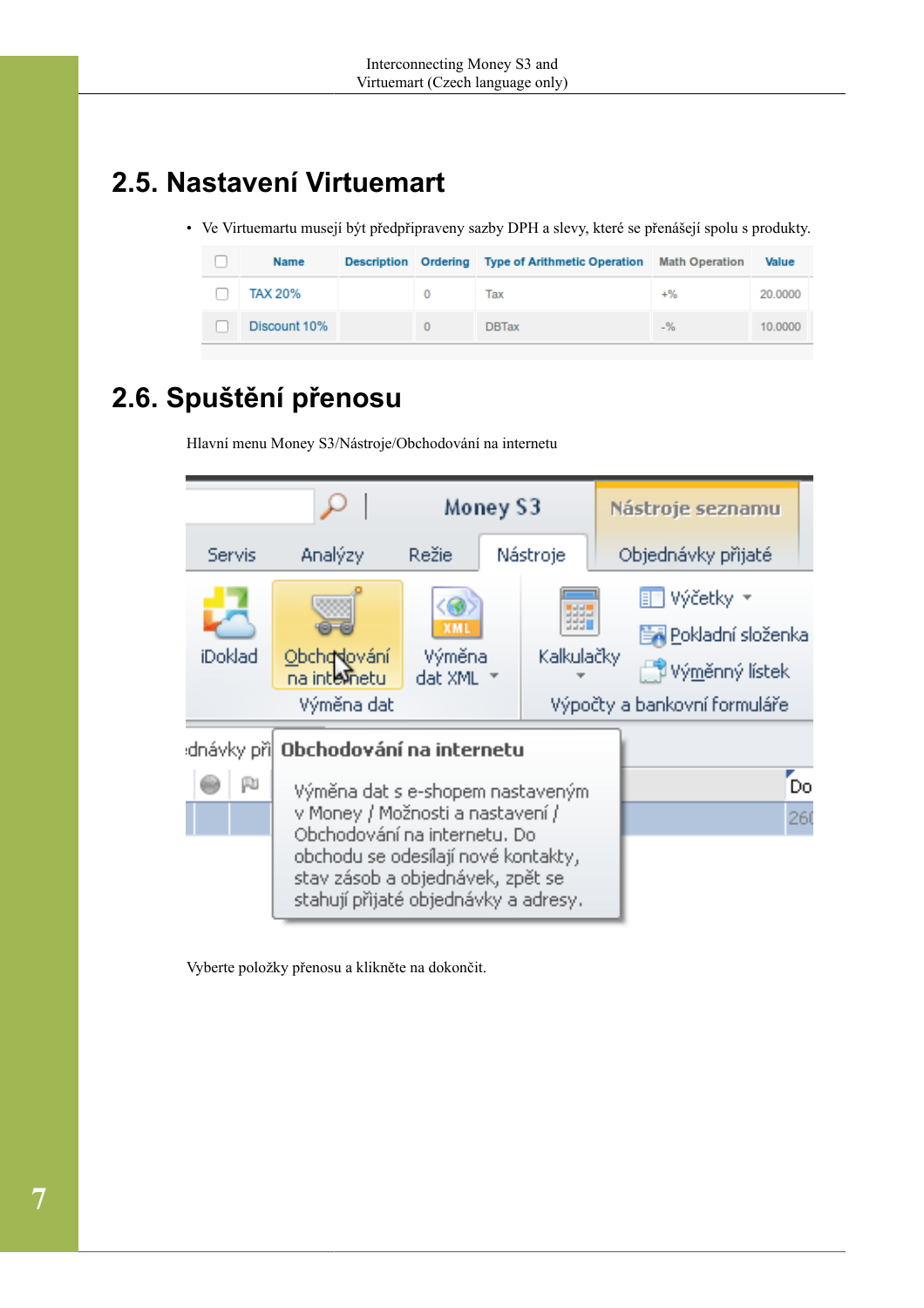#### Obchodování na internetu (E-shop konektor)

strana 1/1 - Nastavení výměny dat

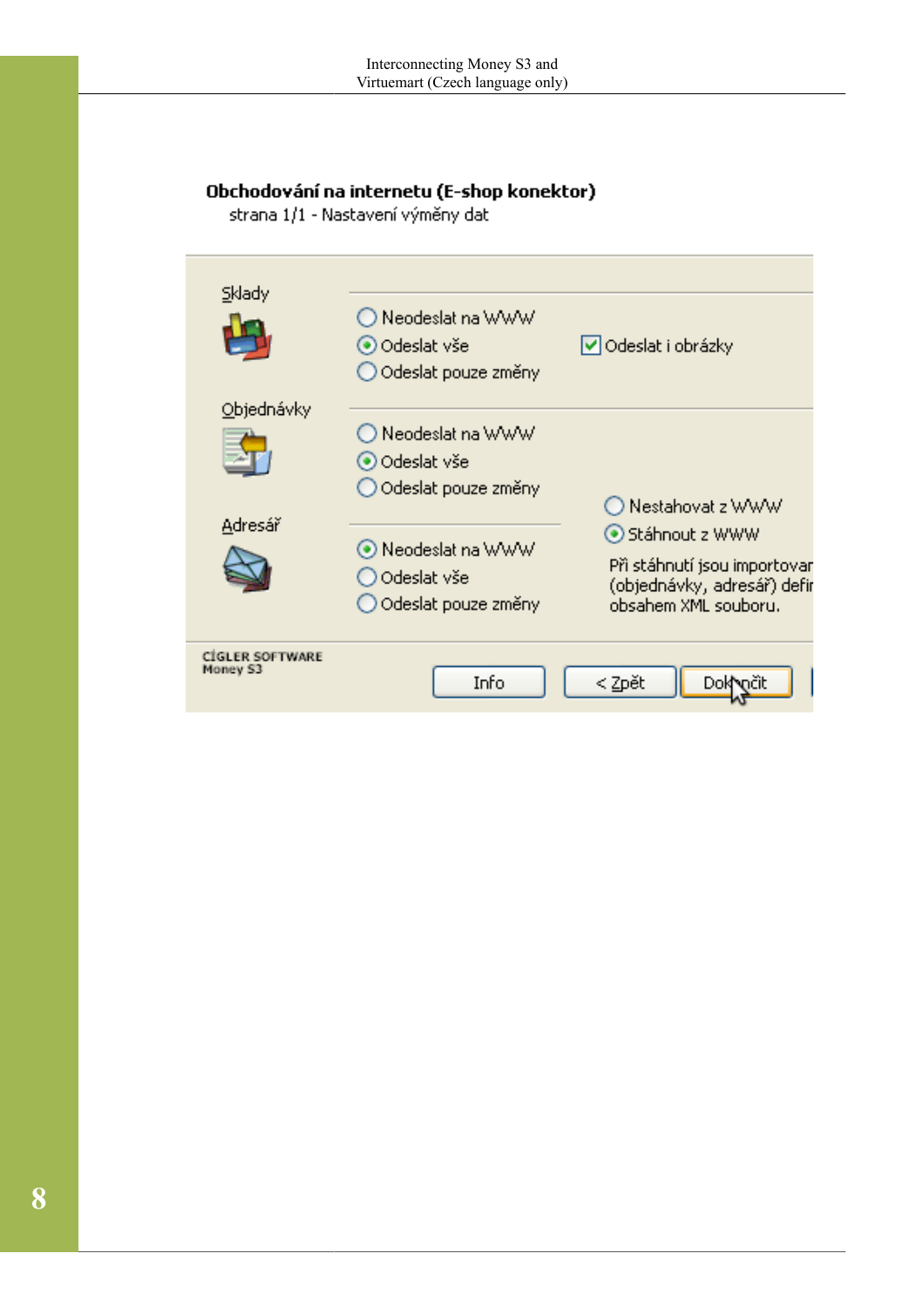# <span id="page-11-0"></span>**Chapter 3. Interconnecting Pohoda and Virtuemart (Czech language only)**

## <span id="page-11-1"></span>**3.1. Funguje s**

- Stromware Pohoda 2013
- Joomla 2.5.11 nebo Joomla 1.5.26
- ARTIO B2Sync 2.2.0
- Virtuemart 2.0.20 nebo 1.1.9

### <span id="page-11-2"></span>**3.2. Nastavení zásob v Pohodě**

Aby byly zásoby v Pohodě a Virtuemartu dokonale spárovány je nutno je vytvořit v Pohodě a poté importovat do Virtuemartu. Při importu objednávek z Virtuemartu do Pohody pak v Pohodě dochází ke změně počtu zásob na skladě. Import z Pohody do Virtuemartu je možné libovolně opakovat a aktualizovat tak informace o zásobě jako je počet kusů na skladě apod.

Zásoba v Pohodě musí být označena příznakem internet.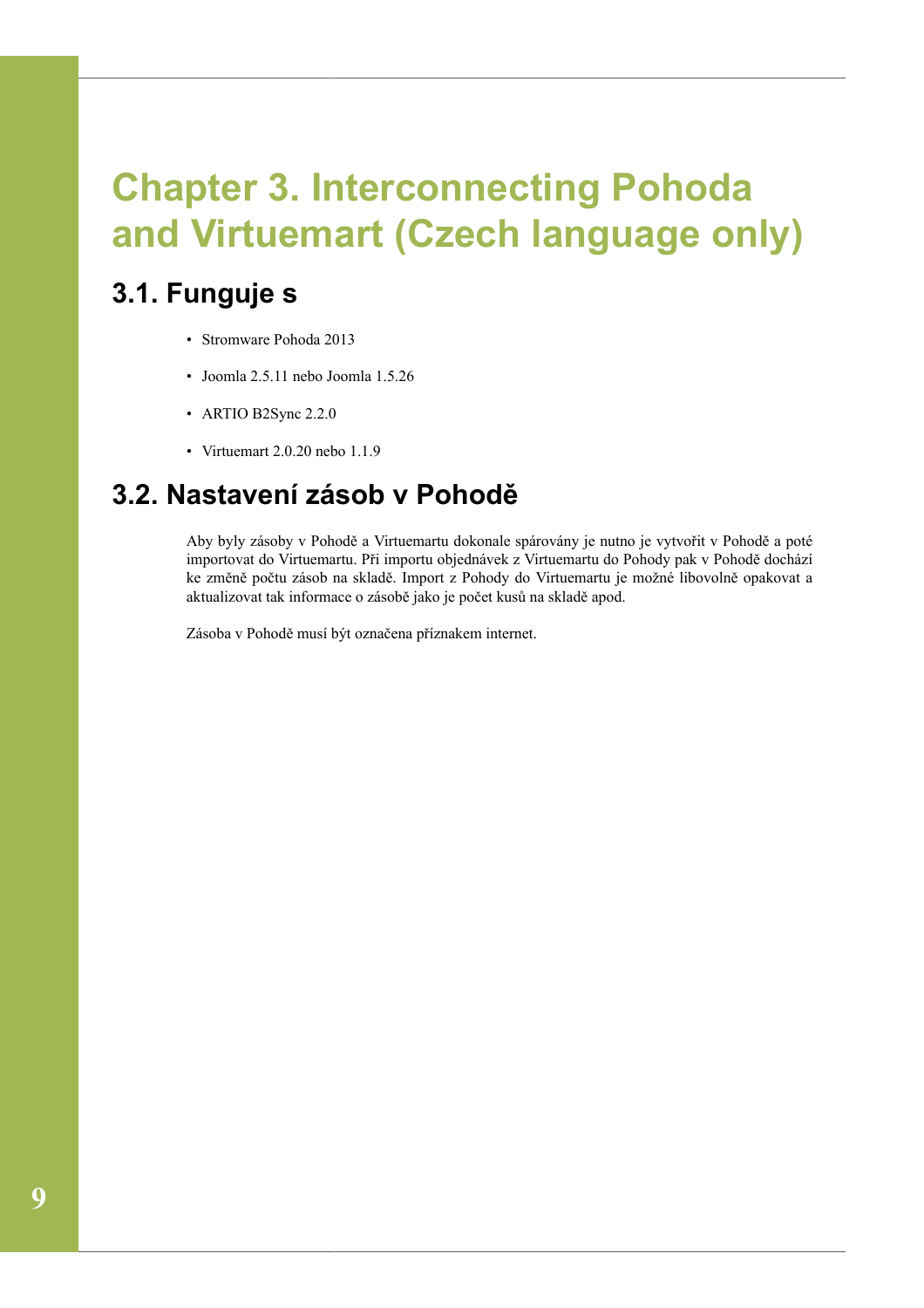|   |      |              | Obchodní údaje                                                                                                                     |              | Doplňkové údaje   Zaúčtování   Internet |                      |              |                |
|---|------|--------------|------------------------------------------------------------------------------------------------------------------------------------|--------------|-----------------------------------------|----------------------|--------------|----------------|
|   |      | Zásoba       |                                                                                                                                    |              |                                         |                      |              |                |
|   | Typ  |              | Karta                                                                                                                              | w            | <b>Odbyt</b>                            | ☑                    |              |                |
|   | Kód  |              | U3                                                                                                                                 |              | Internet                                | $\blacktriangledown$ |              |                |
|   |      | Čár, kód     |                                                                                                                                    |              | DPH nákup                               | $21 \times$          |              |                |
|   | PLU  |              |                                                                                                                                    |              | DPH prodej                              | 21.3                 |              |                |
|   |      | Název        | <b>JoomSEF</b>                                                                                                                     |              |                                         |                      |              | alia.<br>NF.   |
|   | Text |              |                                                                                                                                    |              |                                         |                      |              |                |
|   | M.j. |              | W<br>$\mathsf{k}\mathsf{s}$                                                                                                        | 2.j.         | w<br><b>DOM:</b>                        | 3j                   | w<br>医皮肤     |                |
|   |      | Členění      | 01/A1/A2                                                                                                                           |              |                                         |                      |              | a a m          |
| ∢ |      |              |                                                                                                                                    |              |                                         |                      |              | $\mathbf{III}$ |
|   | 米    |              | $\mathbb{F}_{\mathbb{Z}}$ Členění *= 01/A1/A2 $\mathbb{F}$ Položky $\mathbb{F}$ $\mathbb{F}$ Svázané $\mathbb{F}$ $\mathbb{F}$ Sle |              |                                         |                      |              |                |
|   |      | $\mathbf{x}$ | Kód                                                                                                                                | $\chi^{\mu}$ |                                         |                      | <b>Název</b> |                |
|   | 1    |              | B <sub>2</sub>                                                                                                                     |              | Booking                                 |                      |              |                |
|   | 2    |              | J3                                                                                                                                 |              | JoomSEF                                 |                      |              |                |

Na záložce Internet pak vyplňujete informace použité ve Virtuemart jako jsou popisy, související zboží a kategorie.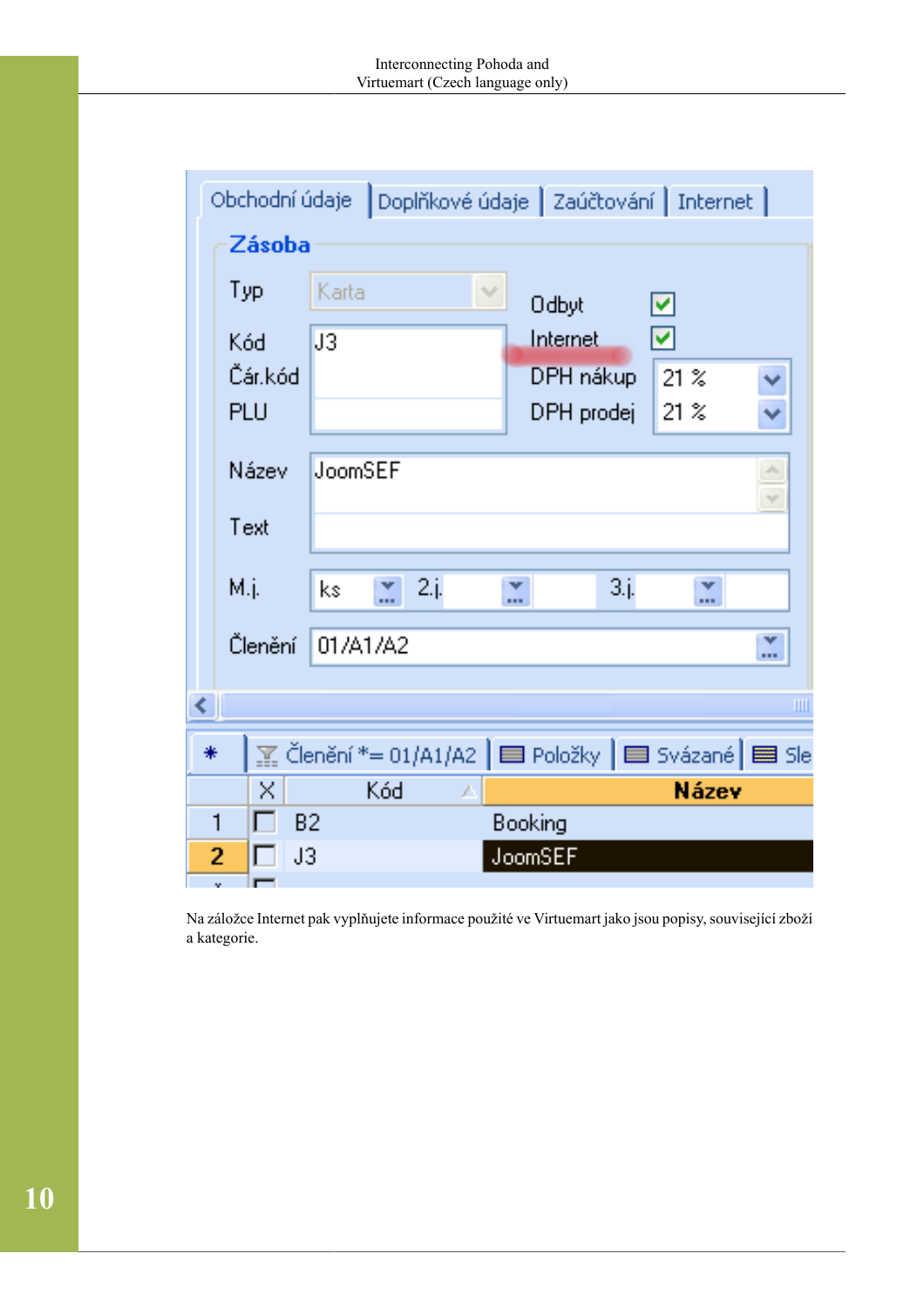|   |                                    |                                                                      |   | Obchodní údaje   Doplňkové údaje   Zaúčtování   Internet                                                                      |
|---|------------------------------------|----------------------------------------------------------------------|---|-------------------------------------------------------------------------------------------------------------------------------|
|   |                                    |                                                                      |   | Kategorie                                                                                                                     |
|   | Vlastnosti<br>Obrázky<br>Kategorie | Obecný popis<br>Související zboží<br>Alternativní zboží<br>Parametry |   | Všechny kategorie<br>⊟<br>M<br>Booking<br>⊟<br>JoomSEF<br>Ė⊹⊽<br><b>▽</b> JoomSEF3<br>JoomSEF2<br>$\leftarrow$ $\blacksquare$ |
|   |                                    |                                                                      |   | Ш                                                                                                                             |
|   |                                    |                                                                      |   | <u>※</u> Členění *= 01/A1/A2   ■ Položky   ■ Svázané   ■ Slevy   ■ Dokume                                                     |
|   | X                                  | Kód                                                                  | × | Název                                                                                                                         |
| 1 |                                    | <b>B2</b>                                                            |   | Booking                                                                                                                       |
| 2 |                                    | J3                                                                   |   | JoomSEF                                                                                                                       |

Kategorie internetových zásob se vytváří v Nastavení/Internetové Obchody/Kategorie internetových obchodů.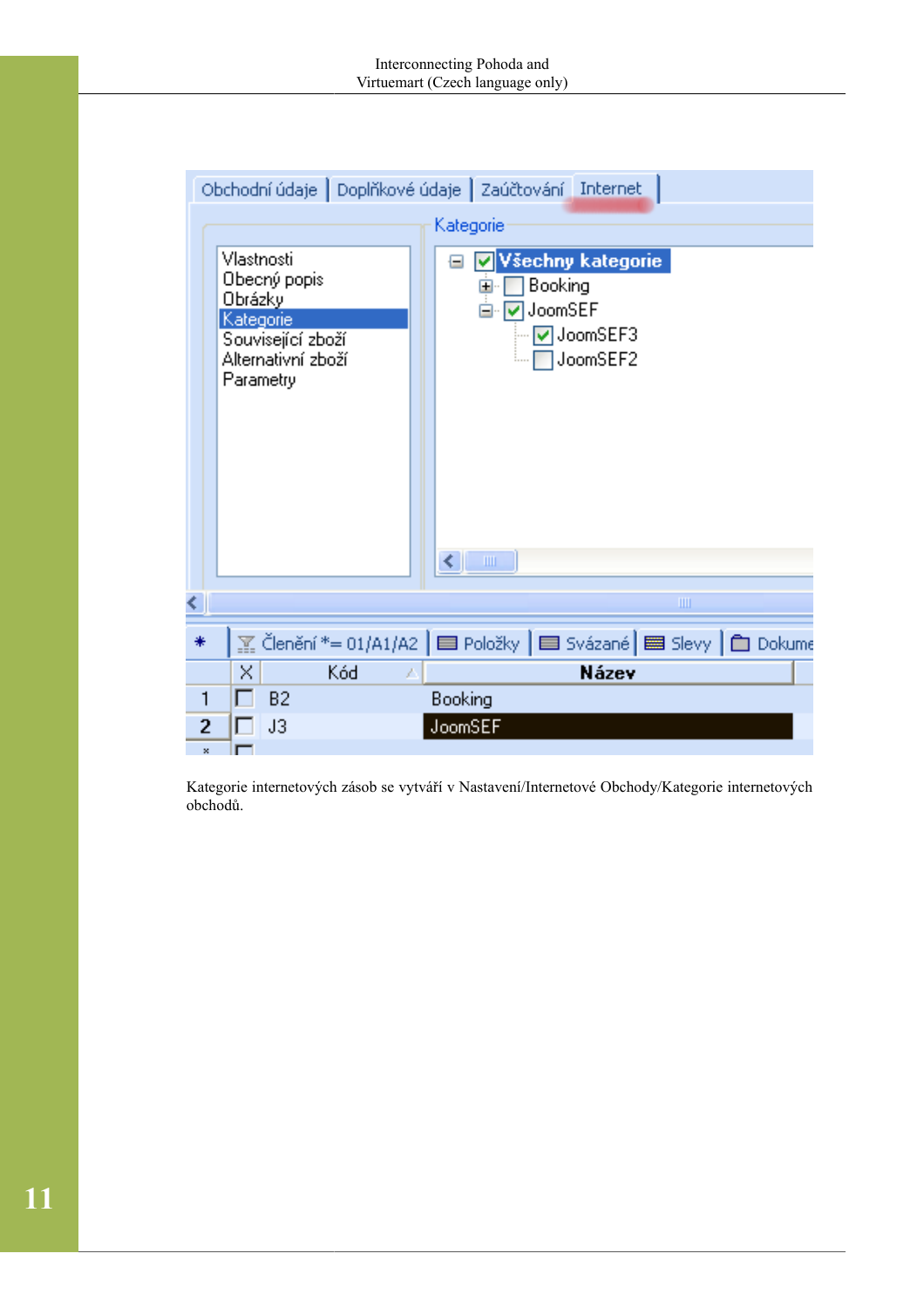| š<br>Soubor              | Nastavení.                                | Adresář                                     | Účetnictví                                                        |                        | Eakturace | <b>Sklady</b>                   | Mzdy | Jízdy.          | Majetek                         | z  |
|--------------------------|-------------------------------------------|---------------------------------------------|-------------------------------------------------------------------|------------------------|-----------|---------------------------------|------|-----------------|---------------------------------|----|
| 的身<br>Đ<br>Kd            | Legislativa                               | Globální nastavení<br>Uživatelské nastavení |                                                                   | Ctrl+G<br>Ctrl+W       | 明         |                                 |      |                 |                                 |    |
| Ka<br>Vš<br>÷<br>Θ<br>O. | Přístupová práva<br>Zá <u>m</u> ek k datu | Nastavení formuláře                         | Ctrl+Shift+U                                                      | Ctrl+Y                 | 2         |                                 |      |                 |                                 | OЬ |
| Ġ                        | Bankovní účty                             | Hotovostní pokladny                         |                                                                   |                        |           |                                 |      |                 | ٧                               |    |
|                          | Kasy                                      |                                             |                                                                   |                        |           |                                 |      | Nezobrazovat    |                                 |    |
|                          | Hardware<br>Homebanking                   |                                             |                                                                   |                        |           |                                 |      |                 | ×.                              |    |
|                          |                                           | Internetové obchody                         |                                                                   | Þ                      |           | Nastavení internetových obchodů |      |                 |                                 |    |
|                          | Seznamy                                   |                                             |                                                                   |                        |           |                                 |      |                 | Parametry internetových obchodů |    |
|                          | Zobrazit                                  |                                             |                                                                   |                        |           | Kategorievinternetových obchodů |      |                 |                                 |    |
|                          |                                           |                                             |                                                                   |                        |           |                                 |      |                 |                                 |    |
|                          |                                           | ₩                                           | <u>▼</u> Kategorie*=JoomSEF   ■ Parametry zboží v kategorii   ■ F |                        |           |                                 |      |                 |                                 |    |
|                          |                                           |                                             | ID                                                                |                        |           | Název kategorie                 |      |                 |                                 |    |
|                          |                                           | 1                                           | $\mathbf{1}$                                                      | <b>JoomSEF</b>         |           |                                 |      | JS.             |                                 |    |
|                          |                                           | 2                                           | 3.                                                                | JoomSEF2               |           |                                 |      | JS2             |                                 |    |
|                          |                                           | 3                                           | 4                                                                 | JoomSEF3               |           |                                 |      | JS3             |                                 |    |
|                          |                                           | 4<br>5                                      | 5<br>6                                                            | Booking                |           |                                 |      | BK.<br>BK1      |                                 |    |
|                          |                                           | 6                                           |                                                                   | Booking 1<br>Booking 2 |           |                                 |      | BK <sub>2</sub> |                                 |    |
|                          |                                           | $\mathbf{x}$                                | O.                                                                |                        |           |                                 |      |                 |                                 |    |

Dále je nutno vytvořit internetový obchod v Nastavení/Internetové Obchody/Nastavení internetových obchodů. Vyberte typ Obecný internetový obchod. Na záložce Obecné libovolně pojmenujte obchod. Na záložce Export nastavte URL pro Zásoby, Objednávky a Kategorie ve formátu:

http://www.vase-domena.cz/index.php? option=com\_b2sync&task=import&interPlugin=virtuemart&outerPlugin=pohoda

Na [http://www.vase-domena.cz](http://www.vase-domena.cz/) běží Joomla s nainstalovaným Virtuemart a B2Sync.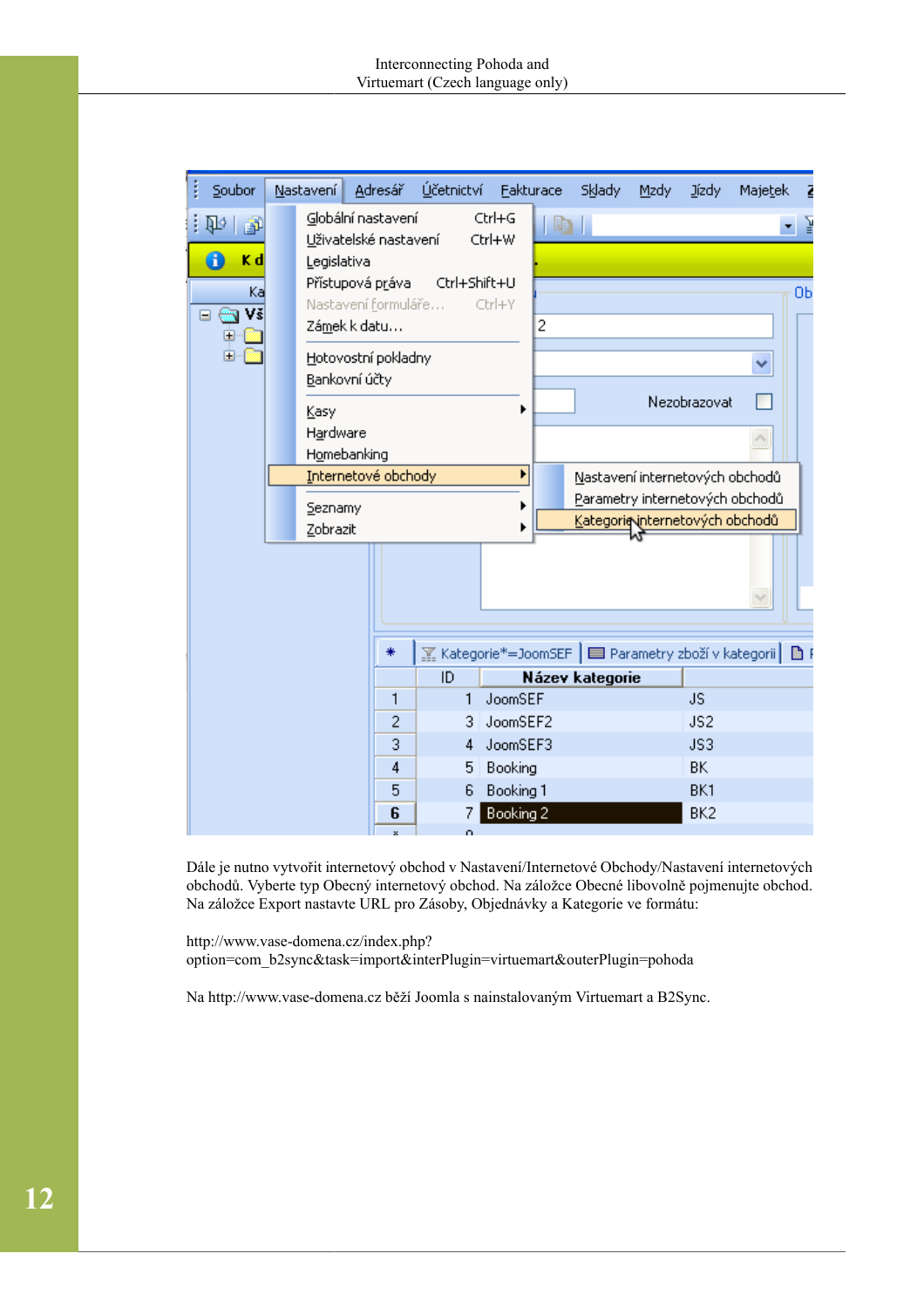| Internetový obchod               | Nastavení pro obecný internetový obchod |                                                     |
|----------------------------------|-----------------------------------------|-----------------------------------------------------|
| Obecný internetový obchod $\vee$ | Obecné WEB klient Export                | Import   Nastavení   FTP klient                     |
|                                  | Export                                  |                                                     |
|                                  | URL pro Zásoby                          | http://www.vase-domena.cz/index.php?option=com_     |
|                                  | URL pro Členění                         |                                                     |
|                                  | URL pro Objednávky                      | http://www.vase-domena.cz/index.php?option=com_     |
|                                  | URL pro Adresář                         |                                                     |
|                                  | URL pro Kategorie                       | http://www.vase-domena.cz/index.php?option=com-     |
|                                  | URL pro Int. Parametry                  |                                                     |
|                                  |                                         | Transformace XSLT výstupních dat z programu POHODA. |
|                                  | Zásoby                                  | $= 0.01$                                            |
|                                  | Členění                                 | $-0.01$                                             |
|                                  | Přijaté objednávl                       | $= 1.14$                                            |
|                                  | Adresář                                 | $-111$                                              |
|                                  | Kategorie                               | $= 0.01$                                            |
|                                  | Int. Parametrů                          | $-0.011$                                            |
|                                  |                                         |                                                     |

## <span id="page-15-0"></span>**3.3. Nastavení B2Sync**

Otevřete Komponenty/ARTIO B2Sync/Nastavení. Zde otevřete sekci Stromware Pohoda a nastavte jednotlivé položky.

- Obrázek není na skladě: zásoba, která není skladem bude mít automaticky přidělen tento obrázek
- Obrázek je na skladě: zásoba, která je skladem bude mít automaticky přidělen tento obrázek
- Měna: měna použitá pro import cen zásob
- Jazyk importu: jazyk použitý pro importované zásoby
- Importovat (stručný) popis produktu: touto volbou je možno vypnout import popisů produktu pokud jsou ve Virtuemartu spravovány nezávisle na Pohodě

| $\blacktriangledown$ Importovat      |                                                                                                      |
|--------------------------------------|------------------------------------------------------------------------------------------------------|
|                                      | <b>Import Pohoda - Virtuemart</b>                                                                    |
|                                      | http://joomla25.jt/index.php?option=com_b2sync&task=import&interPlugin=virtuemart&outerPlugin=pohoda |
| Obrázek není na skladě               | not_available.gif v Not Available<br>*****                                                           |
| Obrázek je na skladě.                | On Order<br>$\mathbf{r}$<br>on-order.gif<br>*****                                                    |
| Měna                                 | $\overline{\phantom{a}}$<br>Euro (EUR)                                                               |
| Jazyk importu                        | Czech (CZ)<br>▼                                                                                      |
| Importovat stručný popis<br>produktu | I.                                                                                                   |
| Importovat dlouhý popis<br>produktu  | $\mathbb{R}^n$                                                                                       |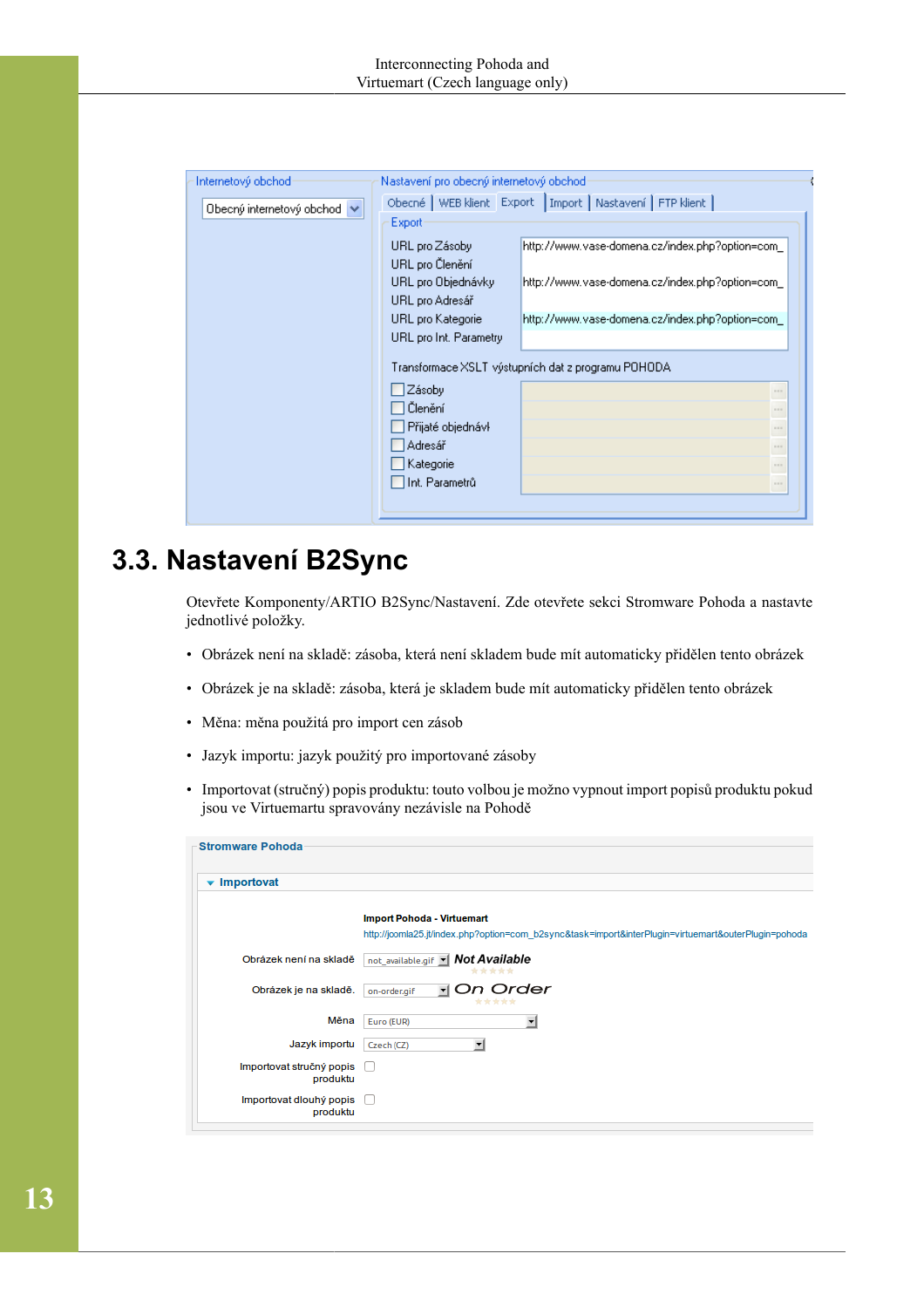# <span id="page-16-0"></span>**3.4. Spuštění přenosu**

V Pohodě otevřete Soubor/Datová komunikace/Internetové obchodování. Vyberte Váš internetový obchod a volbu Odeslat na internet/Data XML.

| Internetové obchodování                    |
|--------------------------------------------|
| Internetové obchodování                    |
| Zvolte Internetový obchod a typ komunikace |
| Internetový obchod                         |
| Joomla25 (Obecný internetový obchod)<br>v  |
| Typ komunikace                             |
| ⊙ <u>O</u> deslat na internet              |
| ⊙ <u>D</u> ata XML                         |
| ◯ Obrázky, související soubory             |
| ◯ Stáhnout z internetu                     |
|                                            |
| $D$ alší ><br>Nápověda<br>Storno<br>< Zpět |

Vyberte položky exportu a pokračujte tlačítkem další a dokončit. Zbytek probíhá automatizovaně.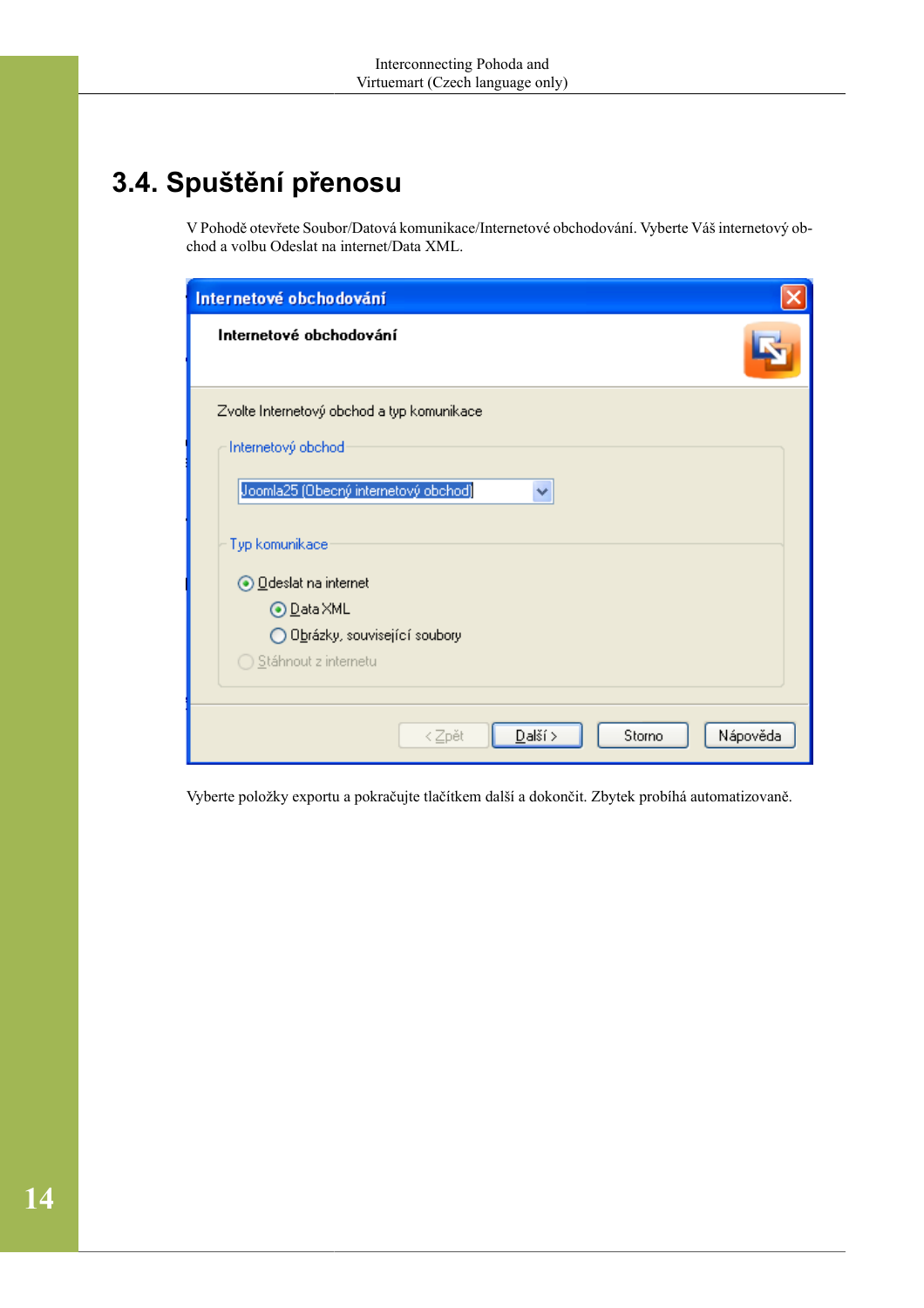| Internetové obchodování<br>Internetové obchodování |        |         |        |          |
|----------------------------------------------------|--------|---------|--------|----------|
| Export dat z programu POHODA                       |        |         |        |          |
| Skladové zásoby                                    |        |         |        |          |
| Členění skladů                                     |        |         |        |          |
| Adresář                                            |        |         |        |          |
| Přijaté objednávky                                 |        |         |        |          |
| ☑ Kategorie                                        |        |         |        |          |
| Seznam Internetových parametrů                     |        |         |        |          |
|                                                    |        |         |        |          |
|                                                    |        |         |        |          |
|                                                    |        |         |        |          |
|                                                    |        |         |        |          |
|                                                    | < Zpět | Další > | Storno | Nápověda |

## <span id="page-17-0"></span>**3.5. Export objednávek z B2Sync**

Otevřete Komponenty/ARTIO B2Sync/Export. Vyberte termín od-do, status objednávky Pending a typ exportu Přijaté objednávky. Výstupní systém nastavte jako Stromware Pohoda. Po kliknutí na tlačítko Export v ovládacím panelu nabídne prohlížeč ke stažení XML soubor, který uložte na disk počítače. Pokud nebudou nalezeny žádné objednávky nahlásí B2Sync chybu.

| Mezi systémy                                         |                                                    |   | Exportovat pouze (pokud není n |   |
|------------------------------------------------------|----------------------------------------------------|---|--------------------------------|---|
| Vstupní systém                                       | Joomla! Virtuemart<br>▾╎                           |   | Cancelled                      |   |
| Výstupní systém                                      | Stromware Pohoda<br>▼                              |   | Confirmed                      |   |
|                                                      |                                                    |   | Confirmed by shopper           |   |
| Časový interval (je nutno zadat reálný termín od-do) |                                                    |   | Pending                        |   |
| Od                                                   | $\overline{23}$<br>2013-03-01                      |   | Refunded                       |   |
| Do                                                   | $\overline{23}$<br>2013-03-31                      |   | Shipped                        |   |
|                                                      | Konkrétní objednávky (ruší zadaný časový interval) |   | <b>Exportovat jako</b>         |   |
|                                                      |                                                    |   | Vydané faktury                 |   |
| <b>IDs</b>                                           |                                                    |   | Přijaté faktury                |   |
|                                                      |                                                    |   | Vydané objednávky              |   |
| Vymazat                                              |                                                    | ら | Přijaté objednávky             | ⋒ |